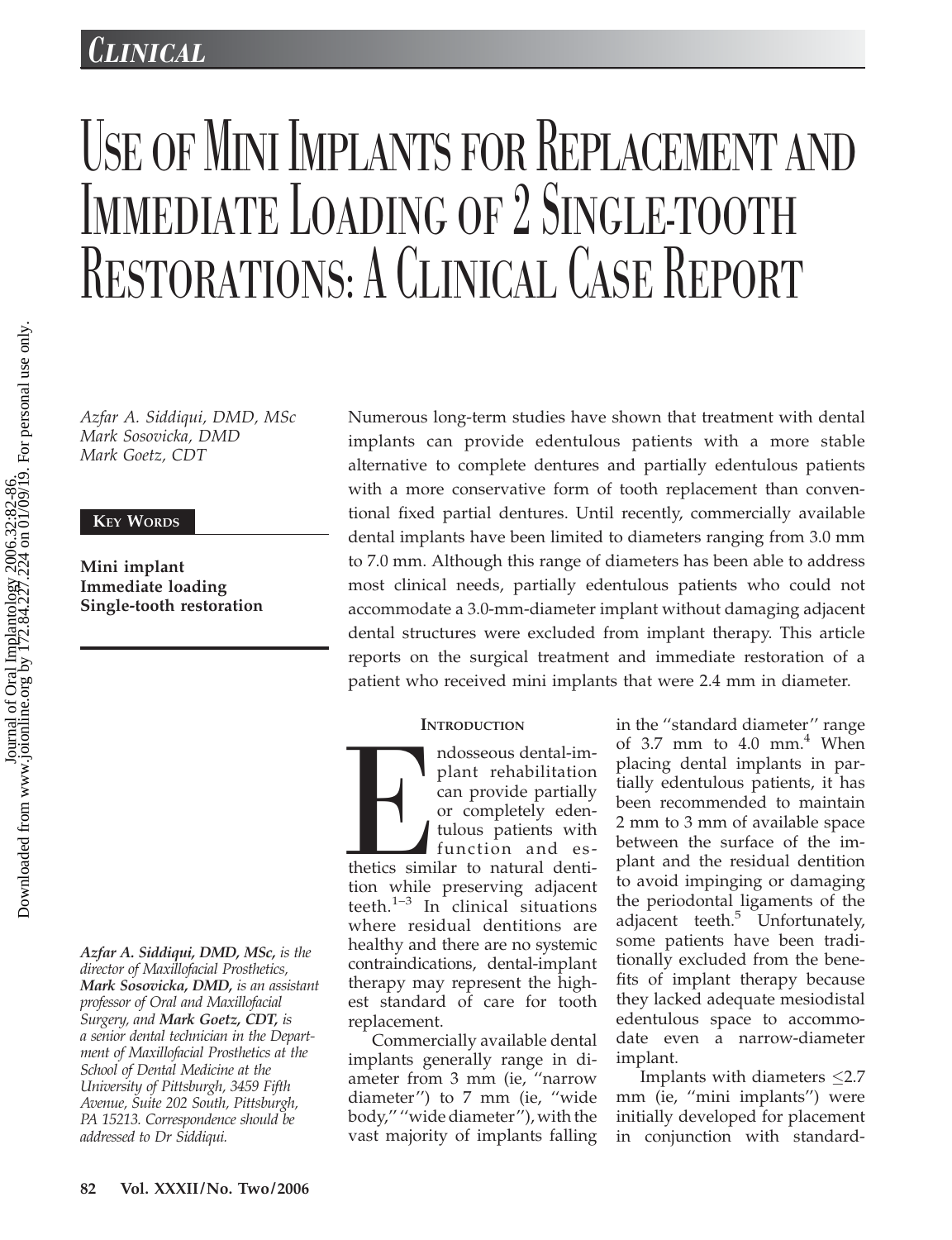

FIGURES 1-15. FIGURE 1. Patient with congenitally missing mandibular canine teeth. FIGURE 2. Preoperative panoramic radiograph. Note the distal inclination of the lateral incisors. FIGURE 3. Right lateral contacts. FIGURE 4. Left lateral contacts. FIGURE 5. A crestal incision exposed the osteotomy site. FIGURE 6. The 1.0-mm drill with a rubber stopper at a predetermined length. FIGURE 7. A 2.4-mmdiameter mini implant initiated to engage the osteotomy. FIGURE 8. The implant was tightened using the titanium finger driver. FIGURE 9. A winged driver was used when increased resistance was felt. FIGURE 10. A ratchet was only used as a final step to submerge the implant threads. FIGURE 11. Both implants in position. FIGURE 12. Postoperative panoramic radiographs demonstrated the desirable positioning of both implants. FIGURE 13. A final impression was made at the time of surgery. FIGURE 14. Provisional crowns were placed on the day of surgery. FIGURE 15. Placement of the final, implant-supported crowns at the 2-week follow-up appointment.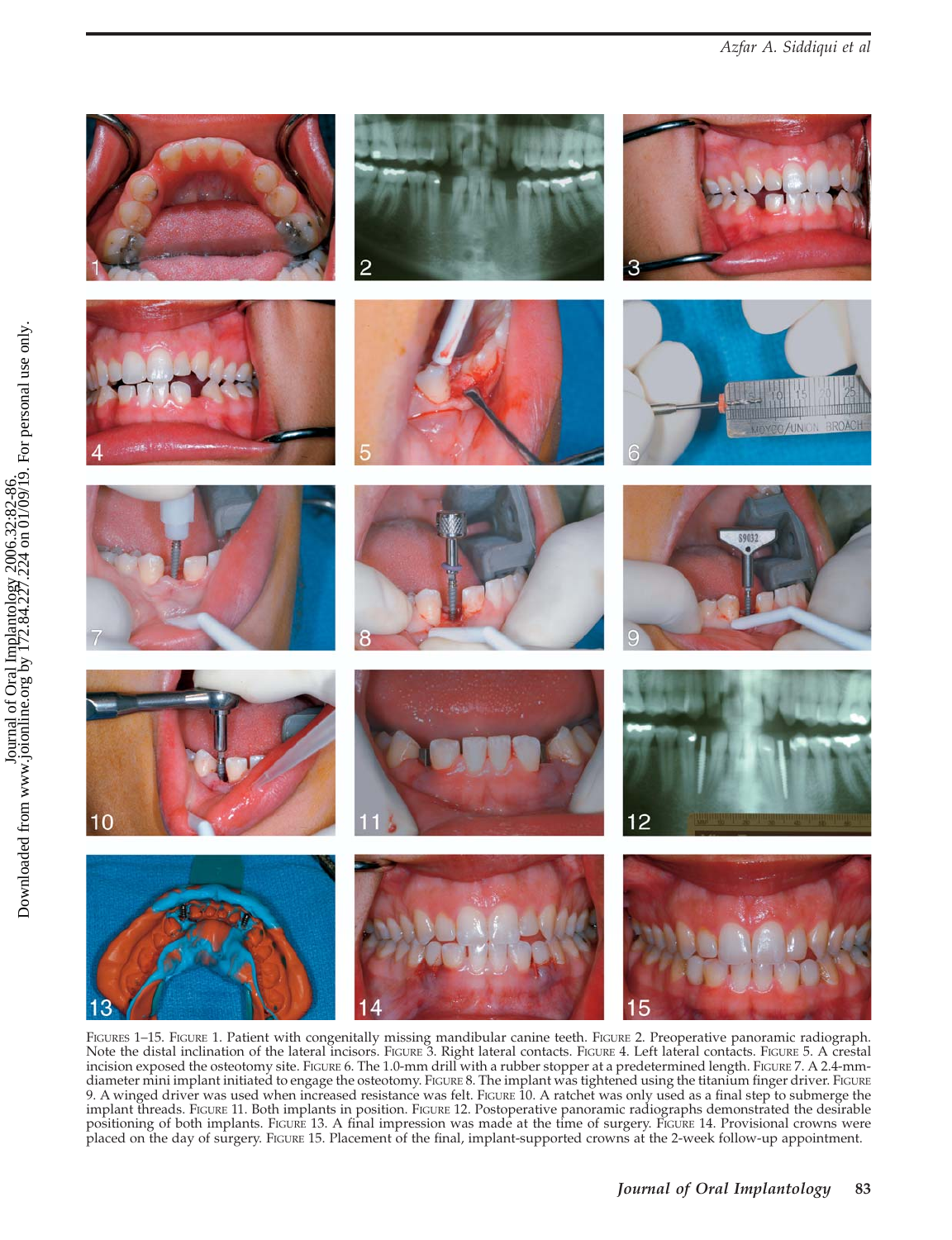diameter implants to stabilize and retain an interim prosthesis during the healing phase. $4,6-8$ Other research has suggested that the pull-out strength of endosseous implants may be based on the length rather than the diameter of the implant,<sup>9</sup> and histologic analysis has shown that mini implants undergo osseointegration comparable to that of larger-diameter implants.<sup>10</sup> These findings have led some clinicians to advocate the use of mini implants to support and/or retain definitive prostheses. $11-13$ 

This article reports on the clinical use of mini implants in a patient with congenitally missing mandibular canines with limited mesiodistal bone dimension.

#### CLINICAL REPORT

#### Evaluation and case planning

A 22-year-old female presented for prosthodontic evaluation and rehabilitation of congenitally missing mandibular canines (Figure 1). The patient had undergone orthodontic rehabilitation within the past year and was currently wearing an interim removable partial denture. Her medical history was unremarkable. Clinical and radiographic evaluations revealed slightly less than 5.0 mm of mesiodistal bone in the mandibular left canine location and 5.0 mm of mesiodistal bone in the mandibular right canine location (Figure 2). Despite the recent orthodontic treatment, the lateral incisor roots appeared distally inclined on the radiograph, which further limited the available space for the safe placement of a standard-diameter implant.

Occlusal analysis revealed an important finding of group function in lateral excursions, with infraerupted opposing dentition providing minimal-load potential

in the area of the missing teeth (Figures 3 and 4). Given the mesiodistal limitations of both edentulous spaces and the possible weakness of the adjacent mesial abutments, a conventional fixed prosthesis would necessitate splinting the prosthesis from the central and lateral incisors to the first premolar bilaterally. Thus, an 8-unit, fixed partial denture would be needed to replace the 2 missing teeth. The patient rejected this radical approach to achieve a fixed restoration. Although a removable partial denture may have provided reasonable function, the patient considered a removable appliance unacceptable and preferred implant replacement of her missing teeth.

Although limited mesiodistal edentulous spaces contraindicated the placement of standarddiameter implants, mini implants would also normally be contraindicated in locations with heavy lateral occlusal contacts. In this particular case, however, most of the lateral load was shared by the posterior teeth, and it was felt that mini implants could be safely used. The treatment plan and alternatives were thoroughly reviewed, and the patient provided signed informed consent prior to surgery.

A single-stage mini implant (Imtec Sendax MDI, Imtec Corporation, Ardmore, Okla) 2.4 mm in diameter with an intraosseous depth of 15 mm was selected to support a single-tooth restoration in each edentulous location.

#### Surgical procedures

The patient was prescribed 500 mg of amoxicillin 3 times a day for 7 days and instructed to start prophylactic antibiotic therapy 1 day prior to implant surgery. On the day of surgery, the patient was administered local anesthesia.<sup>14</sup> A small crestal incision was made, and a minimal, fullthickness, mucoperiosteal flap was reflected to ensure that the implant threads were properly submerged in the bone, as well as to centrally position the implant in the available edentulous space (Figure 5).

The technique for placement of the mini implant consisted of a single drill that was 1.0 mm in diameter and used a rubber stopper placed at a predetermined length (Figure 6). The pilot hole was only drilled to half or less of the implant length to be used, depending on the bone quality, and the implant was autoadvanced until full placement was achieved. $10-13$  In type II bone, $^{12}$  it was recommended that the rubber stopper should be placed at no more than half the intended depth of the implant.<sup>12</sup> Following this recommendation, the stopper was carefully placed on the drill at 7.5 mm because the intraosseous portion of the implant to be used was 15 mm in length (Figure 6).

Surgical entry with the 1.0 mm-diameter bur was performed in the presence of copious irrigation. Because only 1 bur would be used prior to placing the implant, a slow-penetration technique was used to ensure that the angle was correct relative to the adjacent dentition and planned prosthesis. $15$  The 5.0-mm mark was reached very quickly because the bone quality was closer to the more-porous type  $III^{16}$  bone than the anticipated type  $II^{16}$  bone. For this reason, further penetration with the drill was abandoned and a 2.4-mm-diameter implant was selected in accordance with the implant manufacturer's recommendation for type III bone quality. Primary implant stability or lack of micromotion is critical in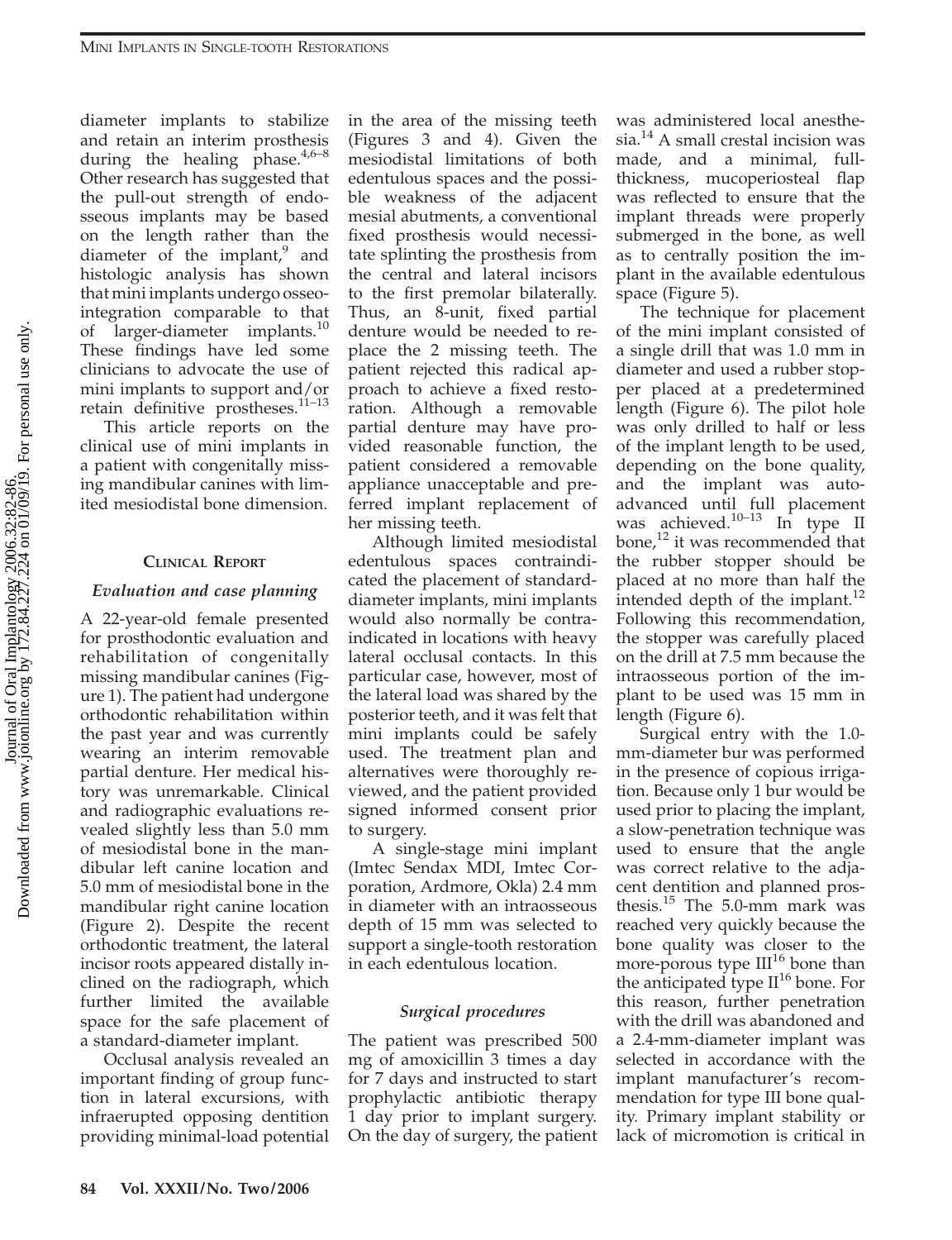implant survival and success,<sup>17,18</sup> and placement of a slightly wider implant was aimed at achieving this objective. A periapical radiograph was taken with the pilot drill in place to confirm proper angulation of the osteotomy at the depth of 5.0 mm.<sup>19</sup>

A 2.4-mm implant was initiated (Figure 7) into the site and placed first with a titanium finger driver (Figure 8) and then with a winged driver (Figure 9) according to the manufacturer's protocol. The ratchet was used only for the final few turns when resistance increased (Figure 10), and extreme care was used not to fracture the implant. $^{12}$  In the authors' experiences, if considerable tactile resistance is encountered the implant should be reversed a few turns, irrigated with sterile saline, and slowly retightened. In most situations, this will place the implant to the desired depth. Only in rare conditions where the inferior cortical plate is being engaged will the clinician need to remove the implant in its entirety, use the pilot bur again to deepen the osteotomy, and then place the implant. After placement, primary implant stability was evaluated with a torque wrench calibrated to 35 Ncm according to the manufacturer's recommendation. The same surgical procedures were repeated contralaterally for the missing left mandibular cuspid (Figure 11).

Primary soft tissue closure was achieved using a conventional mattress-suturing technique with Vicryl 4.0 sutures (Ethicon, Sommerville, NJ). A postoperative Panorex radiograph (Figure 12) revealed desirable miniimplant placement in the mesiodistal centers of the edentulous spaces without compromising adjacent teeth. A definitive impression (Reprosil, Dentsply Caulk, Milford, Del) using impression copings (Imtec Sendax MDI) was made at the time of surgery (Figure 13). Interim bis-acrylic composite crowns (Luxatemp, DMG Hamburg, Germany) were fabricated with an indirect technique and cemented on the same day using provisional cement (Improv, Nobel Biocare, Yorba Linda, Calif). The interim crown was kept out of occlusion, with minimal interproximal contacts. This approach is defined as nonfunctional immediate loading.<sup>20</sup> These interim crowns were meant merely for esthetics rather than function (Figure 14). The patient was provided with home care instructions and discharged.

Ten days after surgery, the patient was recalled for evaluation and reported only minimal discomfort postoperatively. The tissues were healing in an acceptable manner, and the implantsupported crowns exhibited no visible mobility to manual testing. The definitive implantsupported crowns were delivered within 2 weeks of surgery, which is considered to be immediate or immediate-delayed occlusal loading (Figure  $15)^{20}$  The maxillary lateral incisors were subsequently restored with incisal composite restorations to improve esthetics, but were still left out of occlusal contact.

#### **DISCUSSION**

Dental implants are now considered the treatment of choice for replacement of all forms of tooth loss. Apart from providing function and esthetics similar to natural dentition, they also provide the most conservative treatment option, especially for single-tooth restoration. Until recently, dentalimplant treatment was limited to patients with a minimum of 7 mm to 8 mm of available mesiodistal

bone width to enable the placement of a 3.0-mm-diameter implant without impinging on the roots of the adjacent teeth. The availability of mini implants 1.8 mm and 2.2 mm in diameter, and FDA approval for use as definitive prosthesis support and retention, has opened new dimensions in oral-implant restoration. Mini implants obviously have less surface area available for osseointegration compared to narrow-diameter implants, and this may be a handicap in some clinical situations. In the present case report, the patient's minimal mesiodistal space precluded the use of narrow-diameter implants, but also presented a very favorable occlusal scheme that enabled immediate loading of two 2.4-mm-diameter implants with single-tooth restorations. Apart from a conservative approach and no adjacent tooth modification, additional benefits to the patient were reduced cost and fixed restorations.

#### **CONCLUSIONS**

Mini implants are indicated for areas where the use of narrowdiameter implants ( $\geq$ 3.0 mm) are contraindicated. Until long-term longitudinal clinical data on mini dental implants are unavailable, their use should be limited to areas with potentially less occlusal load.

#### **REFERENCES**

1. Adell R, Lekholm U, Rockler B, Branemark P-I. A 15 year study of osseointegrated implants in the treatment of the edentulous jaw. Int J Oral Surg. 1981;10:387–416.

2. Branemark P-I. Osseointegration and its experimental background. J Prosthet Dent. 1983;50:399–410.

3. Taylor TD, Agar JR. Twenty years of progress in implant prosthodontics. J Prosthet Dent. 2002;88:89–95.